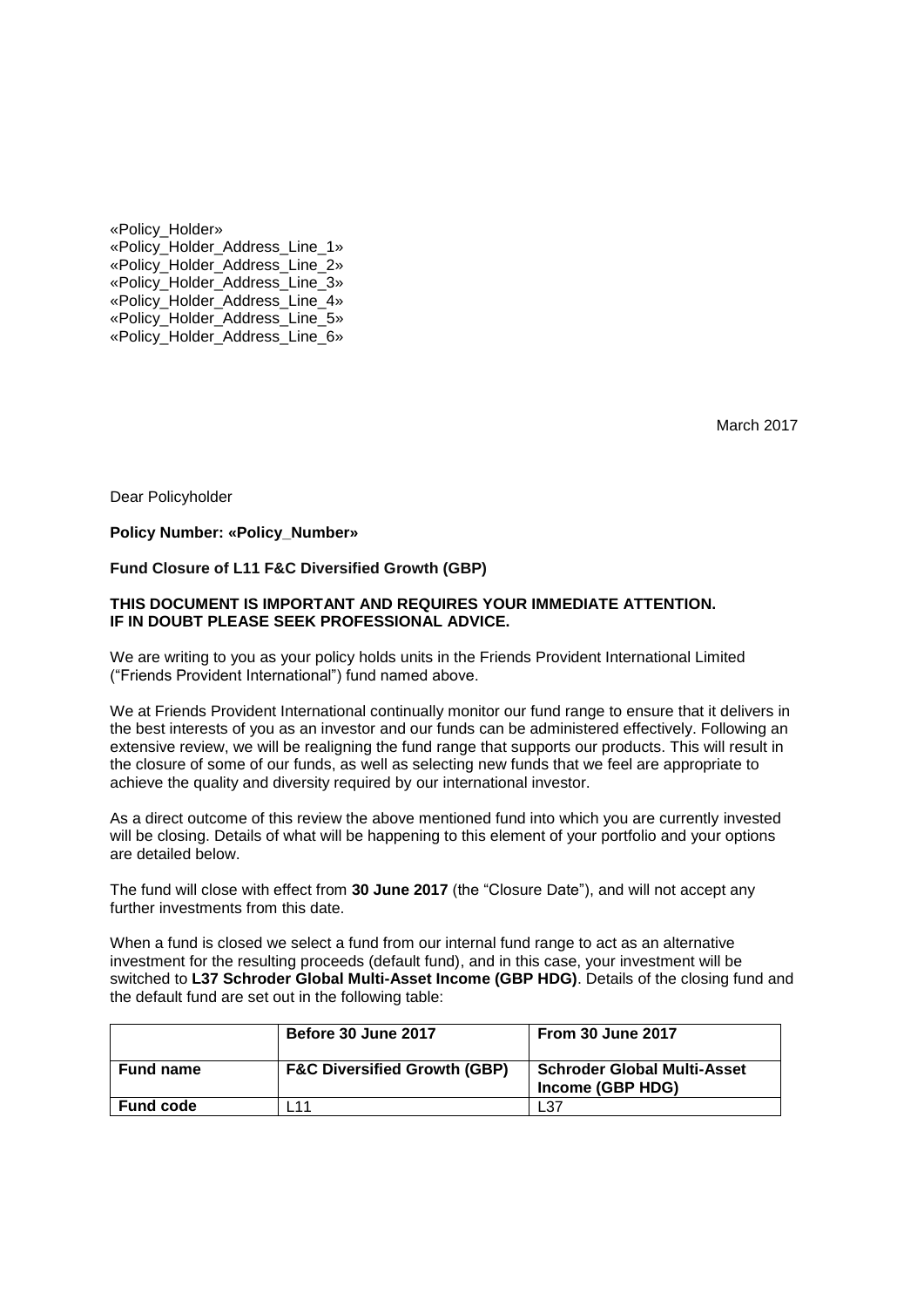| <b>Currency</b>                                                                                           | <b>GBP</b>                                                                                                                                                                                                                                                                                                                                                                                                                                                                                                                                   | <b>GBP</b>                                                                                                                                                                                                                                                                                                                                                                                                                                                                                                                                                                                                                                                                                               |
|-----------------------------------------------------------------------------------------------------------|----------------------------------------------------------------------------------------------------------------------------------------------------------------------------------------------------------------------------------------------------------------------------------------------------------------------------------------------------------------------------------------------------------------------------------------------------------------------------------------------------------------------------------------------|----------------------------------------------------------------------------------------------------------------------------------------------------------------------------------------------------------------------------------------------------------------------------------------------------------------------------------------------------------------------------------------------------------------------------------------------------------------------------------------------------------------------------------------------------------------------------------------------------------------------------------------------------------------------------------------------------------|
| <b>Investment</b><br>objective of the<br>underlying fund                                                  | The objective is to achieve an<br>increase in the value of your<br>investment over the medium to<br>long term. The Fund seeks to<br>achieve this by gaining exposure<br>to or investing in equities, and<br>bonds as well as indirect<br>investment in property and<br>commodities. This will be<br>accomplished mainly through a<br>combination of investment in<br>Exchange Traded Funds,<br>financial derivatives, listed<br>certificates issued by banks and<br>third party collective investments<br>similar in structure to this fund. | To provide income and growth<br>over the medium to longer term<br>by investing primarily in global<br>equities and global fixed income<br>securities directly or indirectly<br>through the use of investment<br>funds or derivatives. The fund<br>aims to achieve this by actively<br>allocating between global equity<br>securities, bonds and other<br>fixed/floating rate securities, cash<br>and alternative asset classes<br>indirectly through ETFs, REITs<br>and/or eligible derivatives. Please<br>note: the objective supplied is<br>abbreviated by Friends Provident<br>International. For full details<br>please refer to the underlying<br>fund prospectus which is<br>available on request. |
| <b>Ongoing Charges</b><br>Figure (OCF) of the<br>underlying fund                                          | 1.93%                                                                                                                                                                                                                                                                                                                                                                                                                                                                                                                                        | 1.55%                                                                                                                                                                                                                                                                                                                                                                                                                                                                                                                                                                                                                                                                                                    |
| <b>Risk profile</b><br>(determined by<br><b>Friends Provident</b><br>International for<br>reference only) | 3                                                                                                                                                                                                                                                                                                                                                                                                                                                                                                                                            | 3                                                                                                                                                                                                                                                                                                                                                                                                                                                                                                                                                                                                                                                                                                        |

## **Please be advised that great care has been taken in the selection of the default fund, however Friends Provident International cannot accept any liability for the future performance of this fund.**

Where applicable any future regular premium contributions into the closing fund will be immediately redirected from the Closure Date to **L37 Schroder Global Multi-Asset Income (GBP HDG)**.

**This change will happen automatically within your policy and you do not need to take any action if you are happy with the default fund we have selected.** However, you can choose to switch and redirect your premiums to go into a different fund from our range should you wish to do so before 3pm UK time on **29 June 2017.** No Friends Provident International charges will arise from this transaction.

Factsheets are available through the Fund Centre section of our website (www.fpinternational.com) for the alternative funds available to you. Full details on the underlying funds into which the Friends Provident International fund range invests can be found in the fund prospectus, which is available on request.